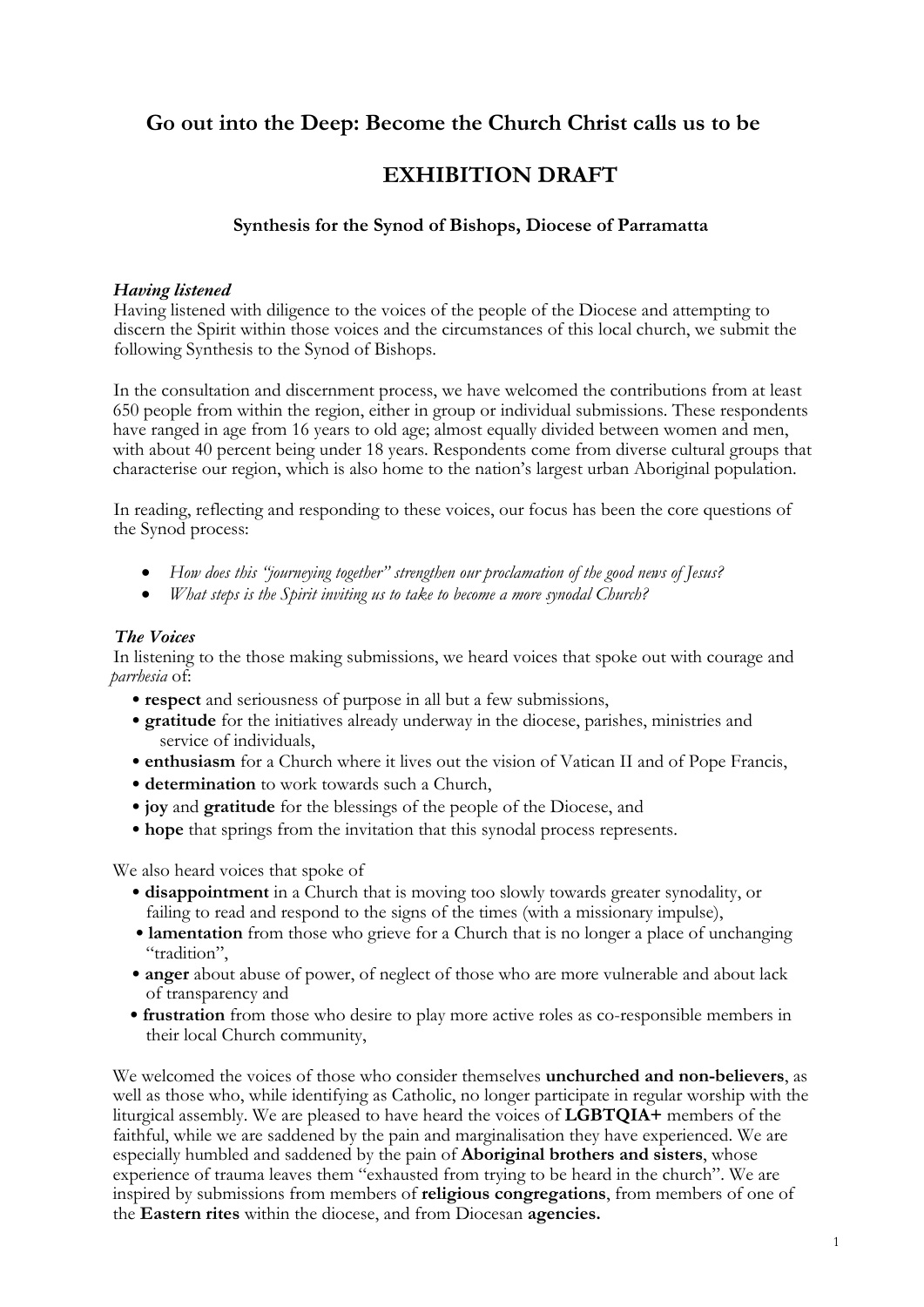We are gladdened by the honour done to this process through submissions from members of the **Jewish, Muslim and Hindu** communities; while the number of representations was small, we are moved by their encouragement to us in this synodal journey. Finally, we have read carefully and listened with our hearts and minds to the more than 100 submissions which reflect the hopes, disappointments and persistent faith of the **women, men and youth** of our local church here in Parramatta.

## *The Journey*

The discernment process highlighted the **pain and alienation** experienced by some people of the Diocese. In particular, the Synthesis is poorer for the absence of voices from Aboriginal communities of the region. This absence reflects upon us as Church and, despite the committed efforts of some individuals, our failure overall as a Church to invite…to sufficiently listen… listen…to listen again… and to act.

We are surprised by the strength of feeling expressed by those responding with concern about the current direction of the church towards synodality and seeking to return to a **more certain way of "tradition".** We heard in their voices a real lamentation. We also discerned something of an indictment for our failure as a Church to effectively support believers towards a more informed adult faith.

The process highlighted for the Writing Group significant **challenges** in the way we as a Diocesan Church **communicate** within and across the region. It was very evident to us throughout the writing process that many of the faithful were denied the opportunity to be involved in this process which was impacted to a degree by circumstances of pandemic lockdowns, Christmas season, long summer holidays etc. We are edified by those who did respond, but we sense with considerable disappointment that most parishioners in the pews on Sunday would be **unaware of the Synod and of the Diocesan process of consultation** and discernment. For those of us familiar with organisational life, we have difficulty understanding how a clear priority for the Church, which comes from the Pope himself, and is handed on by our Bishop, appears not to be a priority for every parish and agency of the Diocese.

Some submissions were not directed to the questions posed in the Preparatory Document and *Vademecum* but to a question put to them around the relevance of the Church. In most instances, we were able to read in the sentiment of these submissions the intent of writers relating to the Church's life and mission and we have considered them in our reflections. There were nine submissions which rejected the validity of the Synodal process.

#### *The Audience*

Our hope is that this Synthesis will provide a practical tool as the people of the Diocese journey forward, **exercising synodality in this particular Church** in this place, in a way that contributes to the synodal conversion and experience of the **whole Universal Church**. "As Pope Francis has emphasised, 'only to the extent that these organisations keep connected to the *base* and start from people and their daily problems, can a synodal Church begin to take shape'."<sup>1</sup>

<sup>1</sup> International Theological Commission, *Synodality in the life and mission of the Church,* 2018, para 77, https://www.vatican.va/roman\_curia/congregations/cfaith/cti\_documents/rc\_cti\_20180302\_sinodalita\_en.html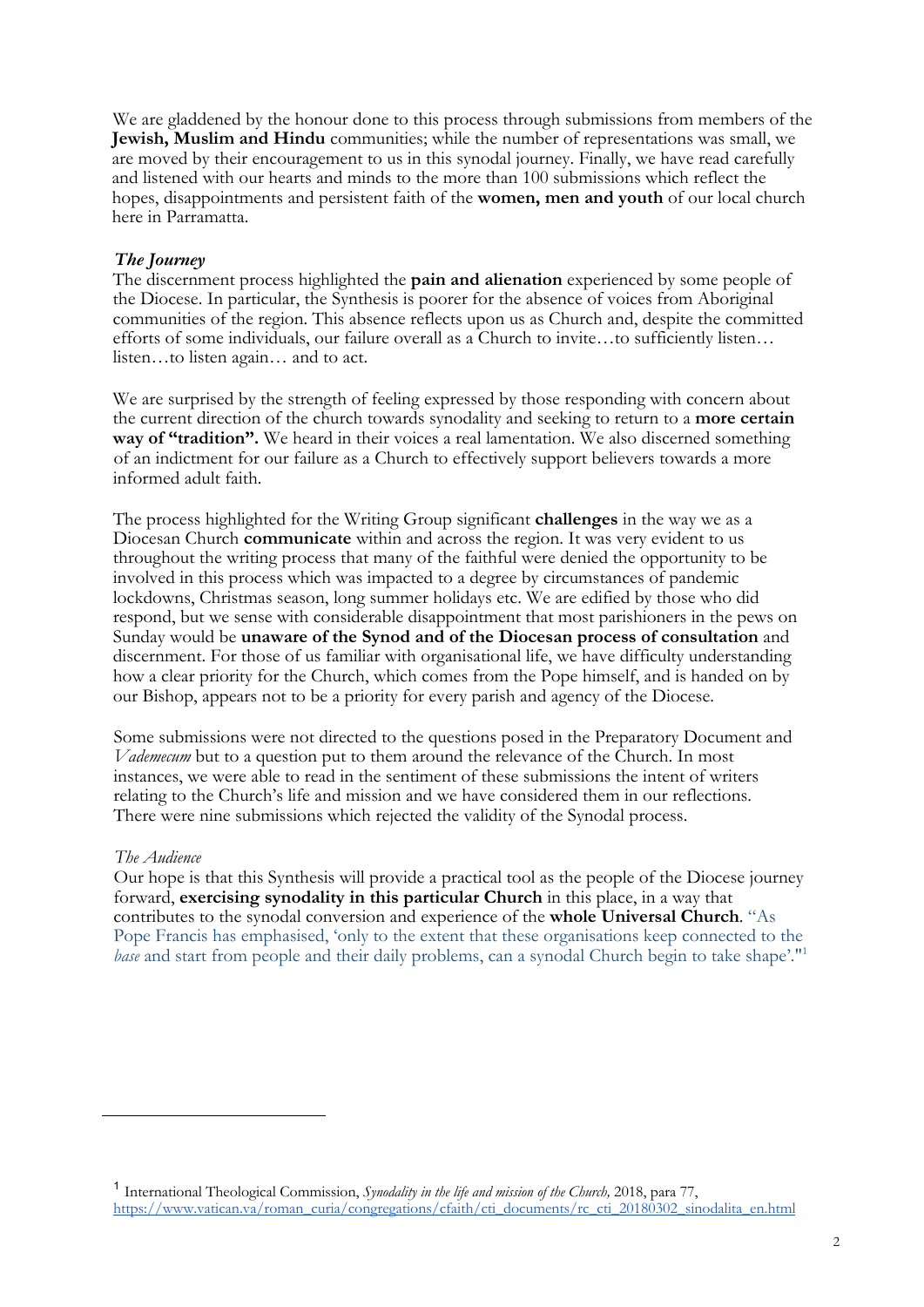# **How is our experience of "journeying together" strengthening our proclamation of the good news of Jesus in the Diocese of Parramatta?**

From the consultation process we discerned seven key themes relating to how we are journeying together in the Diocese of Parramatta at this time. None of these themes stands in isolation. They intersect and contribute to each other. The consultation and discernment process lead us to make the following key statements:

- 1. The synodality that is **already being experienced** in the Diocese of Parramatta gives us hope for the Church's future mission.
- 2. Parishes, diocesan agencies and ministries who practise greater synodality experience a **journey of transformation** and **cultural change.**
- 3. **Leadership** that **fosters synodality** and is **accountable** and **transparent** encourages imaginative initiatives and a greater involvement by a wider group of the faithful, with all their gifts, in the mission of the Church.
- 4. Those who experience **education and formation** underpinned by sound theology and scripture, are nurtured in an adult faith while they exercise their mission arising from their Baptism.
- 5. Our shared sense of proclaiming the good news of Jesus is strengthened and enriched when the **diversity and difference,** which are the hallmarks of our region, are celebrated within our church life and worship, and when the women, men and children of the Diocese experience that **inclusive sense of belonging** that they long for.
- 6. Creative, inclusive and welcoming **liturgy** that reflects the community's diversity strengthens the **communion** of the faithful in their mission.
- 7. P**artnership and collaboration** within the Diocesan church, between local church communities, and with the wider society energises and unites diverse people to work for the common good in a shared mission of good news for our world and creation.

Underpinning each of these themes is the core **Mission** of the local Church to make the good news of God's love and compassion, as shown to us in Jesus Christ, present in the lives of all people. This is **a mission shared by all the faithful through our baptism**. Synodality, the way of being Church to which we are called at this time, is at the service of this mission - to enliven, strengthen and constantly renew it.

 $\overline{\phantom{a}}$  , where  $\overline{\phantom{a}}$ 

For clarity, we will elucidate each theme briefly. Direct quotes from submissions are highlighted in colour and italics. The concluding section of the Synthesis focuses on the question, "What steps does the Spirit invite our Diocese to take to grow in journeying together?" We will identify the actions that the Diocese commits to in response to this discernment.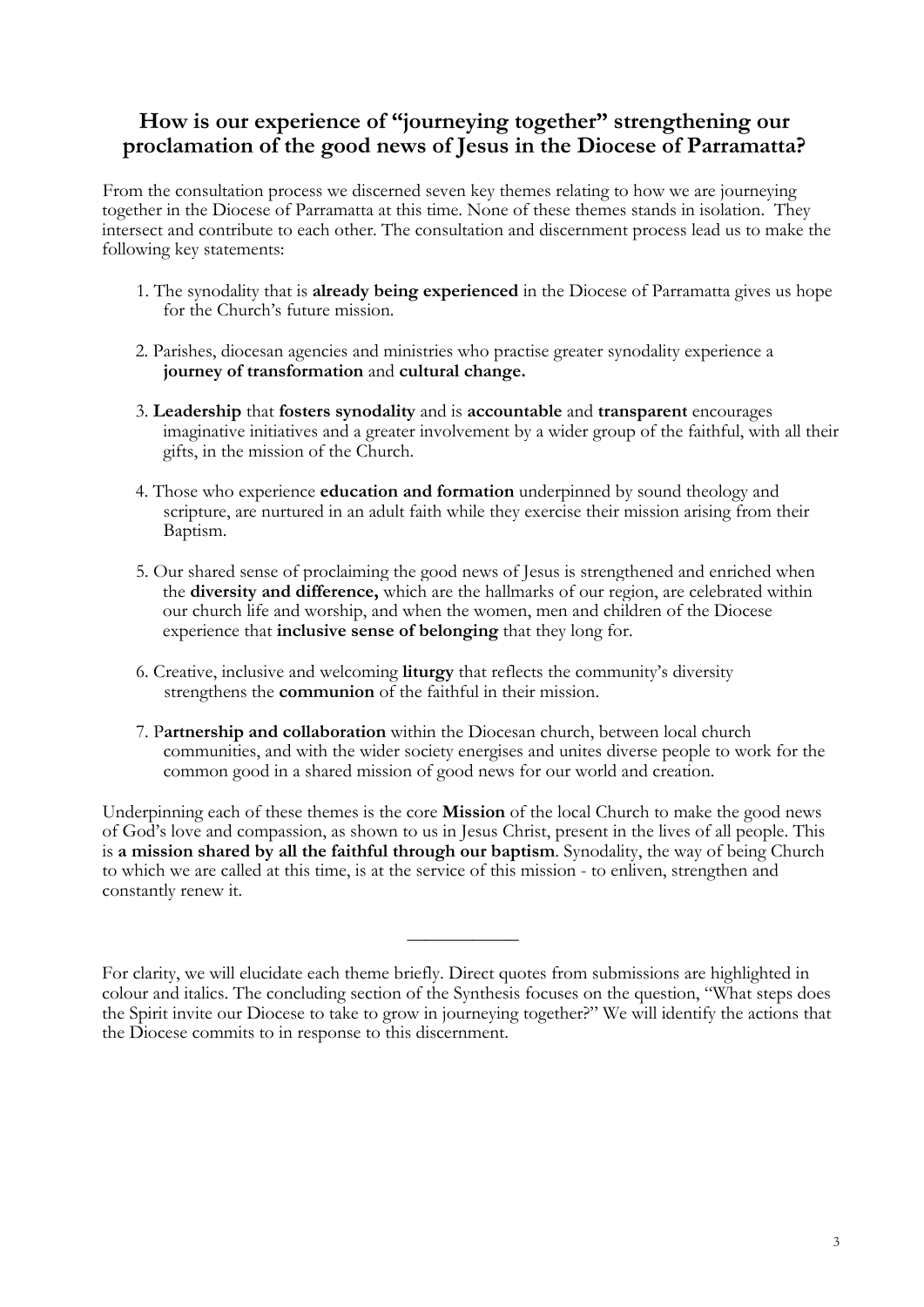# 1. The synodality that is **already being experienced** in the Diocese of Parramatta gives us hope for the Church's future mission.

We have heard through the consultation process examples of synodality in our Diocese which include:

- The 2019 Diocesan Forum, "Go out into the Deep"
- Pastoral Councils at a Diocesan and Deanery level
- Some well-functioning Parish Pastoral Councils
- Diocesan leaders who are open to take steps to implement a more listening Church
- Schools in multi-faith communities who live out a culture of intentional welcome and inclusion with deliberate and collaborative leadership
- The leadership of Catholic schools across all states and territories in Australia
- Agencies of care and health that reach out to everyone regardless of faith, practice, culture and lifestyle
- The initiative of "Listening Circles"<sup>2</sup>
	- Diocesan Interfaith Commission and Columban Centre for Christian Muslim Relations based in the diocese.
		- The wisdom and practice of members of Religious Institutes
		- "Walking with Refugees" initiative of Diocese taken up by parishes
		- Initiatives that provide a space for listening with Aboriginal communities, such as Yarning Groups, Jarara Indigenous Education Unit, activities centred around the parish of Emerton, Catholic Care, Reconciliation Action Plans (CEDP and Sisters of St Joseph)
		- Individual believers who strive in many ways to listen to the Spirit in their attention to the Word, Church teaching, the people they encounter, in creation and in the signs of the time.

There is, in the Diocese, "a desire and confidence to journey in ways which offer liberation for people*"*.

<sup>&</sup>lt;sup>2</sup> "Listening Circles" provide a safe space, time and an authentic audience where the voices of those who have been impacted by abuse, betrayal, neglect, distress and trauma can be heard. Listening Circles begin the journey of restoration from harm.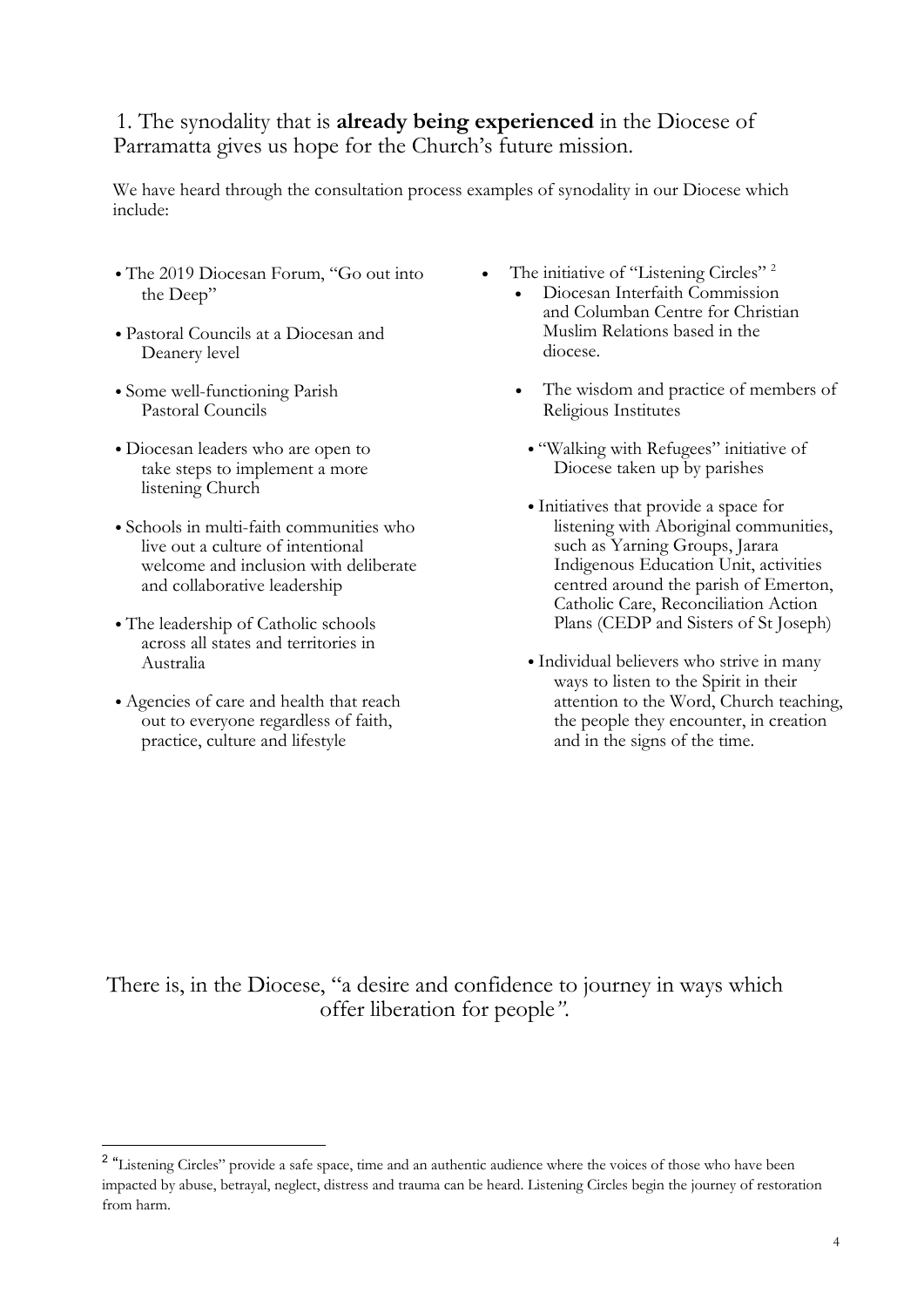## *2. Parishes, diocesan agencies and ministries who practise greater synodality experience a journey of transformation and cultural change.*

The need for *Cultural Change* is one of the most significant themes emerging from the submissions in terms of frequency and one in which there were strongly divergent views.

Submissions spoke of seeking a Church with a **culture of inclusion, welcome, outreach and shared responsibility** among all, clergy and faithful.

Pope Francis's leadership in reform is an **ongoing journey in transformation** that

*"needs expression in local structures. Whilst the Vatican II Council process and documents were successful in calling the people of God to engage and participate, so that the Church and society could flourish, it failed to reform the structural components of clericalism".* 

**Structures need to reflect the vision of synodality** so they "allow us to practically journey together."

Synodality is a *way of being Church* towards which we strive. The Church is always in need of conversion. **Leaders were seen as critical** to the formation and promotion of culture in the church, as in any organisation.

There was a strong call for a **shift in culture**  in the local Church so that the **communion of all the baptised** is more evident and their **co-responsibility** for the Church's mission recognised and given expression in structures and practices especially at parish level. Submissions specifically asked for the greater inclusion of **women in leadership** and in ordained ministries, and a **culture of welcome** to the divorced and members of the LBGTQIA+ community.

*"To journey together as one body of Christ, brave dialogue and active intentional effort must occur. Non*-*heterosexual relationships are not to be feared…LGBTQIA+ people are to be intentionally included in Catholic ministries without condition on their relationship or marital status."* 

Suggested strategies included pastoral letters affirming a Catholic theology of inclusion of all people; parishes and places of worship as places demonstrating a culture of welcome and safety for all people to pray, "regardless of sexual orientation or relationship status."

Other respondents noted **an imperative for recognising women** "in every facet of Catholic life…"

*"Without women visible as church leaders, there will be no church worthy of leading."* 

*"We need to rid ourself (sic) of the misogynistic rules which allow sexual discrimination even in these times."* 

Practical strategies that were named around this theme included the Spirit calling the Church to allow the faithful to contribute to the **choice of bishops**, but "not in a political or democratic way"; removal of the gaps between the faithful and clergy, such as by removing "**titles of superiority**". Allowing priests to marry was seen as potentially providing an important recognition of the partnership women should hold in the Church, while **restoring "balance and the trust** that has been lost as a consequence of the institutional abuse".

At the same time, some submissions reflected disappointment about **current Church culture**, some using very different language from those summarised above. The following submission typifies the sentiment of this group.

*We thank the Diocese of Parramatta for giving us the opportunity to voice our view on the direction the Church should move. We urge our Bishop and Holy Father to give the faithful the fullness of the faith both in belief and practice… change their direction and urgently return to tradition."* 

#### Another submission noted.

*"After Vatican 2, it seemed the church doors and windows were opened, and a fresh breeze blew through renewing the church and us as individuals. In recent years it seems the doors have been closed again and we have gone backwards instead of forwards… Let's open the doors and windows again and let the Spirit completely blow the cobwebs away or we will be*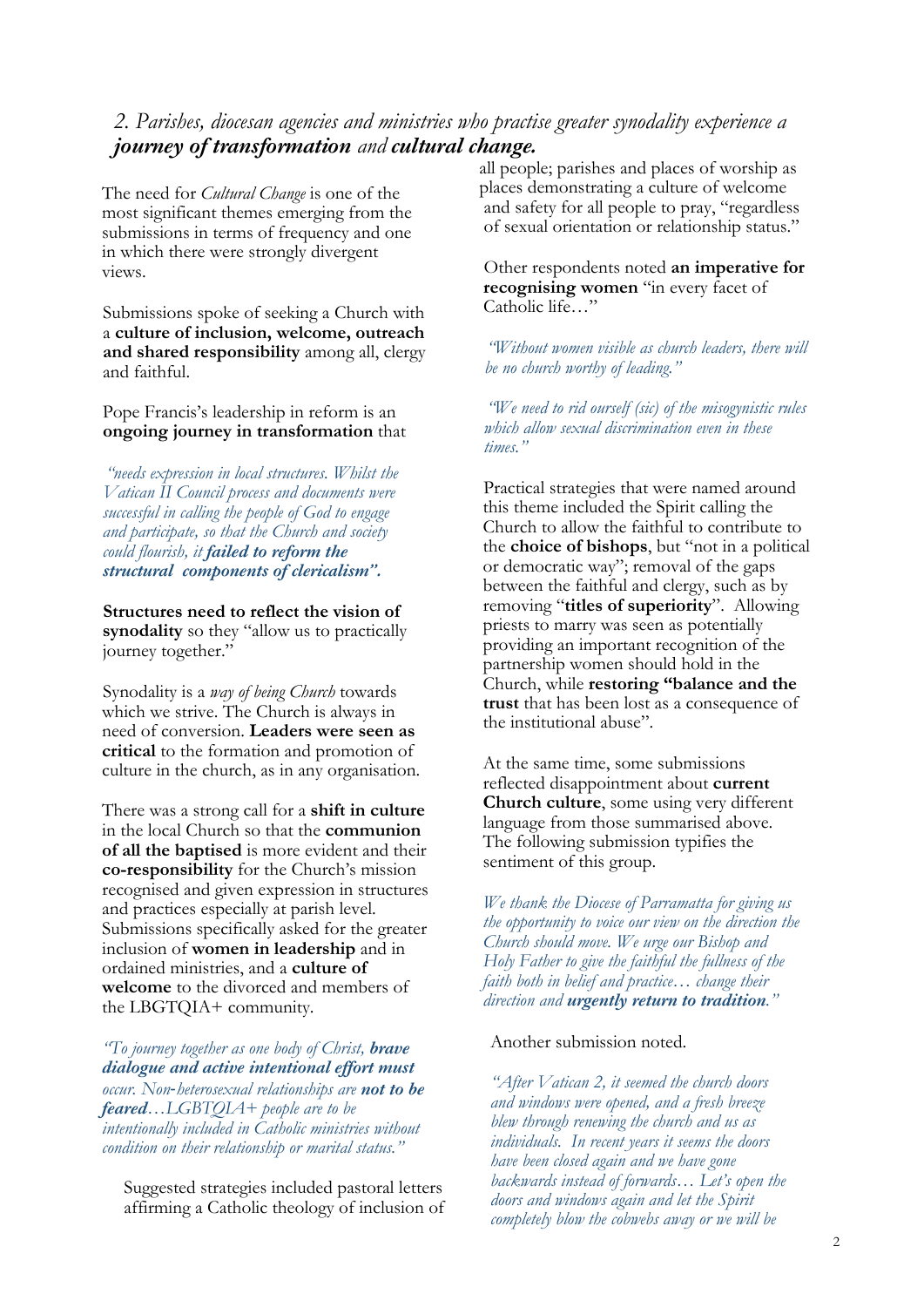*faced with ever dwindling congregations of old folk."* 

## These are **very different orientations**,

challenging to reconcile. Yet, both come from **faith**. Both voices expressed pain and a measure of lamentation. **All voices need to be heard** and responded to.

One submission from a family offered a voice of hope between the two positions:

*"The Catholic Church is steeped in tradition. Tradition is important in a shared understanding that is communicated within and between generations. However, in order to move forward, the Catholic Church needs to make significant changes … We feel this can be done while maintaining some of our traditions while ceasing to practise others.*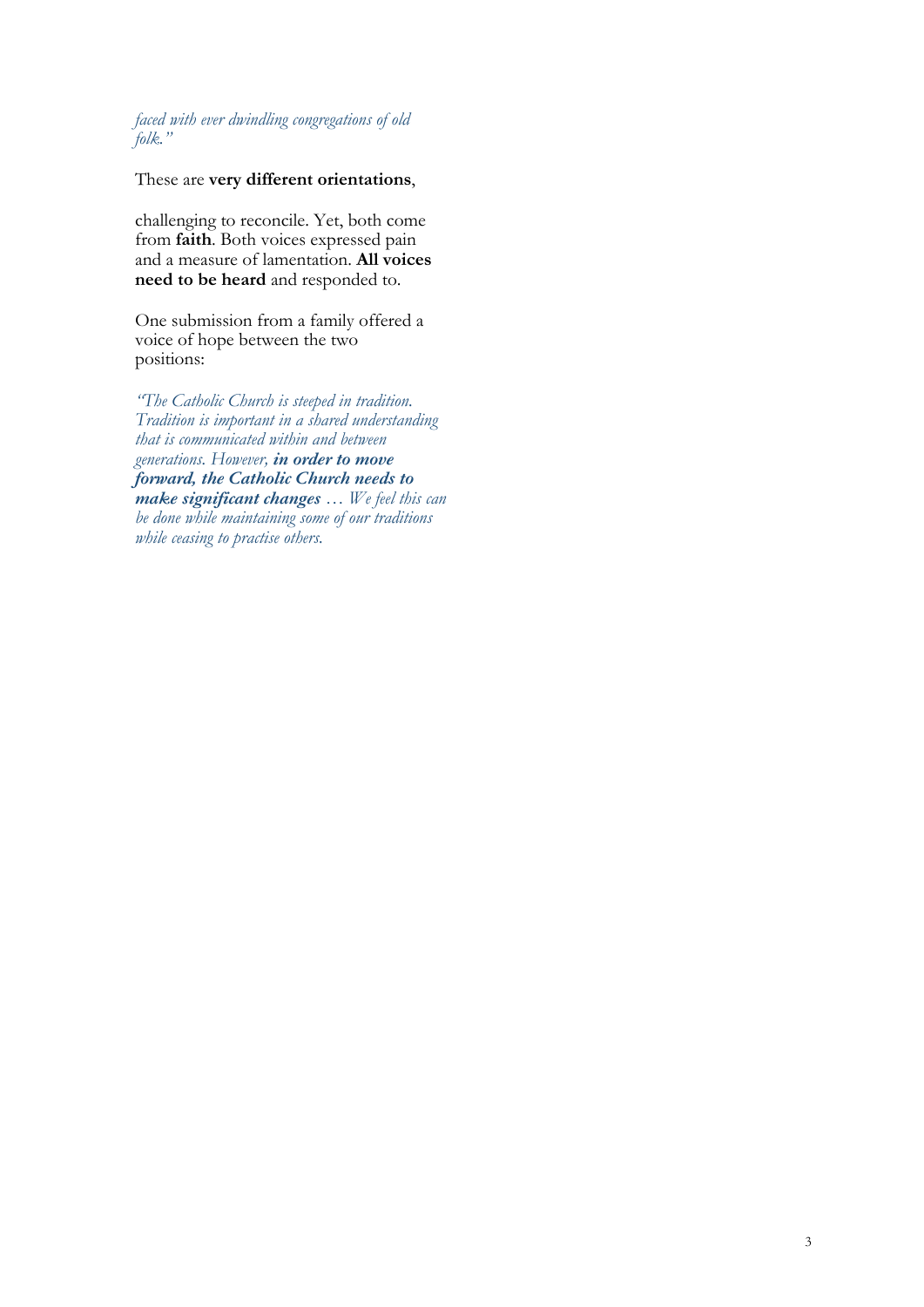3. *Leadership that fosters synodality and is accountable and transparent encourages imaginative initiatives and a greater involvement by a wider group of the faithful, with all their gifts, in the mission of the Church.* 

In this theme, submissions noted:

**All the faithful share** in the leadership/co responsibility for mission by virtue of their baptism. Some feel blocked from exercising this co-responsibility; some would welcome direction on how to exercise leadership.

Leadership that is welcoming, service oriented, united in mission and ready to reach out to the margins, especially at the local parish level, is possible. It has been done. **It can be done.** 

*"Those priests and bishops (ours especially) that are willing to share their power through parish councils, respectful dialogue, communities; thrive."* 

Some priests appear to lack understanding about what Pope Francis means by a conversion to synodality or perhaps **how to implement** it. Submissions urged the Church to learn from g**ood practice outside the Church** as has happened in the ministries of education and health with attention to people management. This applies to those in ordained ministries as well as those in other leadership roles.

*"Team members need to be given power to co*-*decide key decisions with the clergy, using a discernment process to assist in decision making. There needs to be transparency and accountability in financial processes and all decision making. Lay people at all levels should be included in decision making thus utilising everyone's gifts and talents."*

Some disappointment was expressed around provisions, such as Parish Pastoral Councils.

*"(Parish) goals are not well articulated. Our parish does not have a mission statement. We have had an autocratic pastor who made all the decisions. No co*-*responsibility."* 

Parish Pastoral Councils do not exist in some parishes or the spirit of synodality is stymied by a clerical-centric approach; many submissions

noted the **lack of accountability** to the parish community when an incoming parish priest

abandoned existing parish priorities and practices and arbitrarily brought things to a halt.

*"I have had some feeling of synodality working with other parishioners with a different pastor. My experience on parish council over many years has been that they are a waste of time as the pastor mainly appointed those he liked and then did as he wished."*

A call for greater accountability was also reflected in those voices that asked for **greater initiative** especially at parish level, in reaching out to the young, the unchurched and to seize opportunities to build community.

*"The need for good transition of parish priests was highlighted as the damage done to parishes with a new PP coming in and 'starting from scratch' was noted to be very damaging to a community."* 

There is appreciation and respect when **good processes** are in place. Of particular note, is the story of a religious institute of women and their journey since Vatican II into synodality and into bold new areas of mission, supported by a budget aligned with values.

A minority voice came through responses to two postings on Facebook intentionally directed towards those who would **not normally associate with church.** Lack of transparency around finance and accountability in the management of sexual abuse, in particular, were strongly criticised.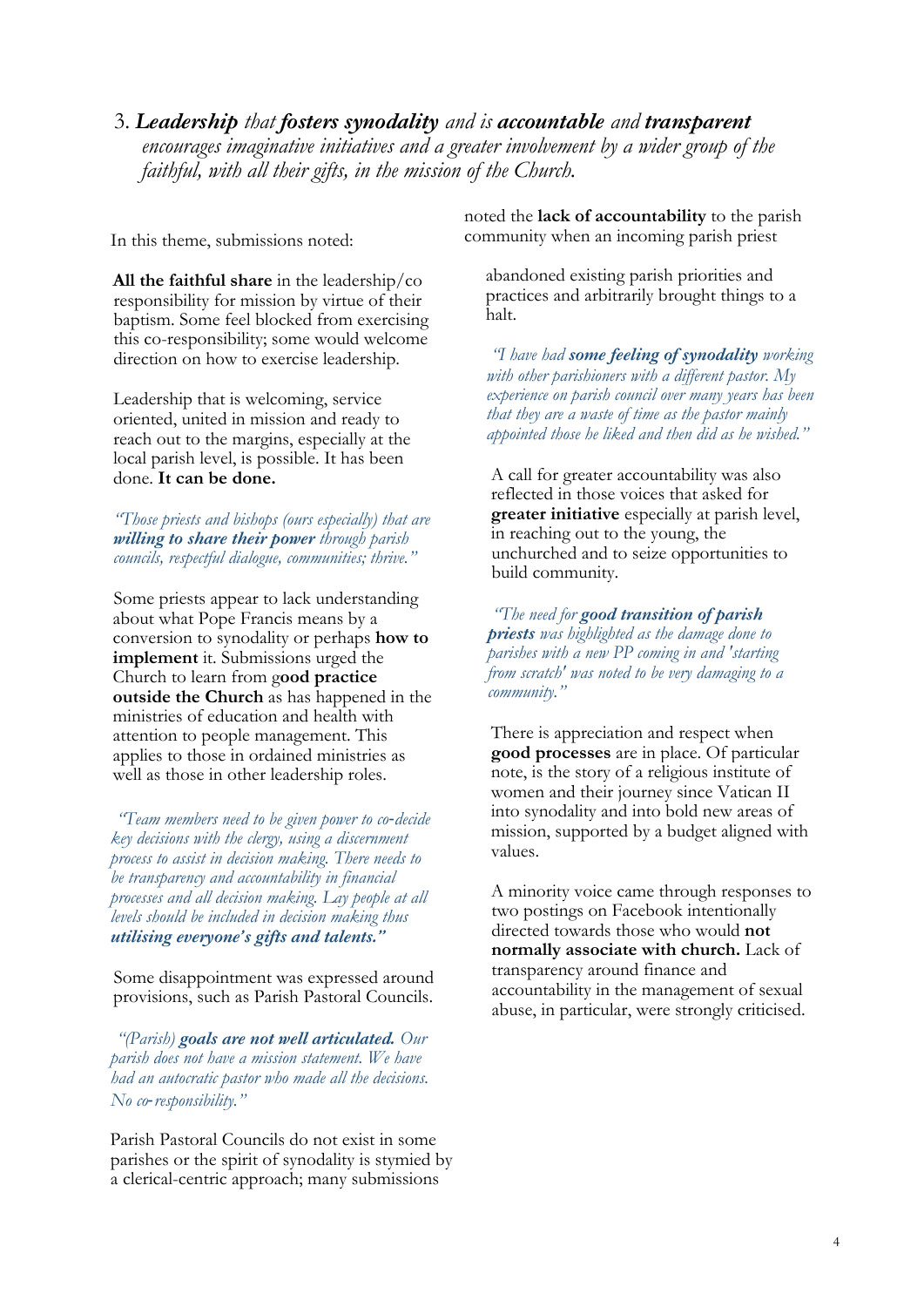*4. Those who experience education and formation underpinned by sound theology and scripture, are nurtured in an adult faith while they exercise the mission arising from their Baptism.* 

*Education and Formation* emerged as a theme. Developing a **shared understanding of "synodality"** is key to the synodal journey. This requires the Diocese to recruit appropriate personnel with the skills and capabilities to develop the formation programmes to support such initiatives.

One submission offered a definition for leadership consistent with synodality:

*"Synodal leadership has certain key characteristics: being mission-oriented to the pastoral needs of this place at this; open to inclusive dialogue and mutual listening; humble and service oriented; open to conversion, change and the bidding of the Spirit; committed to discerning decisions within a local community. All of these are based on a faith that recognises the priesthood of all the faithful and the unerring 'sensus fidei' of the whole People of God."* 

#### Another submission lamented:

*"Synodality has never been a goal of formation for our local Church community. Synodality is a nature of the Church that I've never heard of before until the opening of this Synod. There are no ways of formation being used by our local Church to foster synodality, especially when it comes to making decisions, consulting, and governing in the Church, well not in any direct or conscious way. … we need people with expertise in collaborative working, listening …"* 

#### There is a call for

*"…lay people need to be given training in formation and spiritual discernment, so they use the 3H (Head*-*Heart*-*Hand) paradigm effectively. Delving deeper into the Scripture* 

#### *through hermeneutical approach is imperative for equipping more people with theological knowledge."*

Even though there are existing adult and youth education and formation program conducted by the Mission Enhancement Team (MET) and Catholic schools in the Diocese, the educational activities occurring within parishes is disparate, and **more opportunities** for adult education and formation in theology and spirituality for both adults and youth are called for.

*"Parishes continue to operate as silos and the opportunity to meet together and share resources or grow together is missed. …How do we encourage and share such initiatives and work better together as communities instead of being siloed parishes?"*

Given that Greater Western Sydney is home to the nation's largest urban Aboriginal population, an understanding of the **rich spirituality of the indigenous cultures** is identified as an area of education and spirituality required for the development of synodality.

*"Deep Listening to our aboriginal brothers and sisters can better inform our church …"* 

A minority of voices called for education and formation based on a pre-synodal understanding of the Church.

*"Our Church needs more teaching on Tradition, the True Presence, the Sacraments, the Mass, The Bible, the Catechism, our Saints, Church History, appreciation of Church Art and Architecture through the Ages, the role of the Catholic Church in evangelising and civilising the world, greater respect to Christ in the Liturgy."*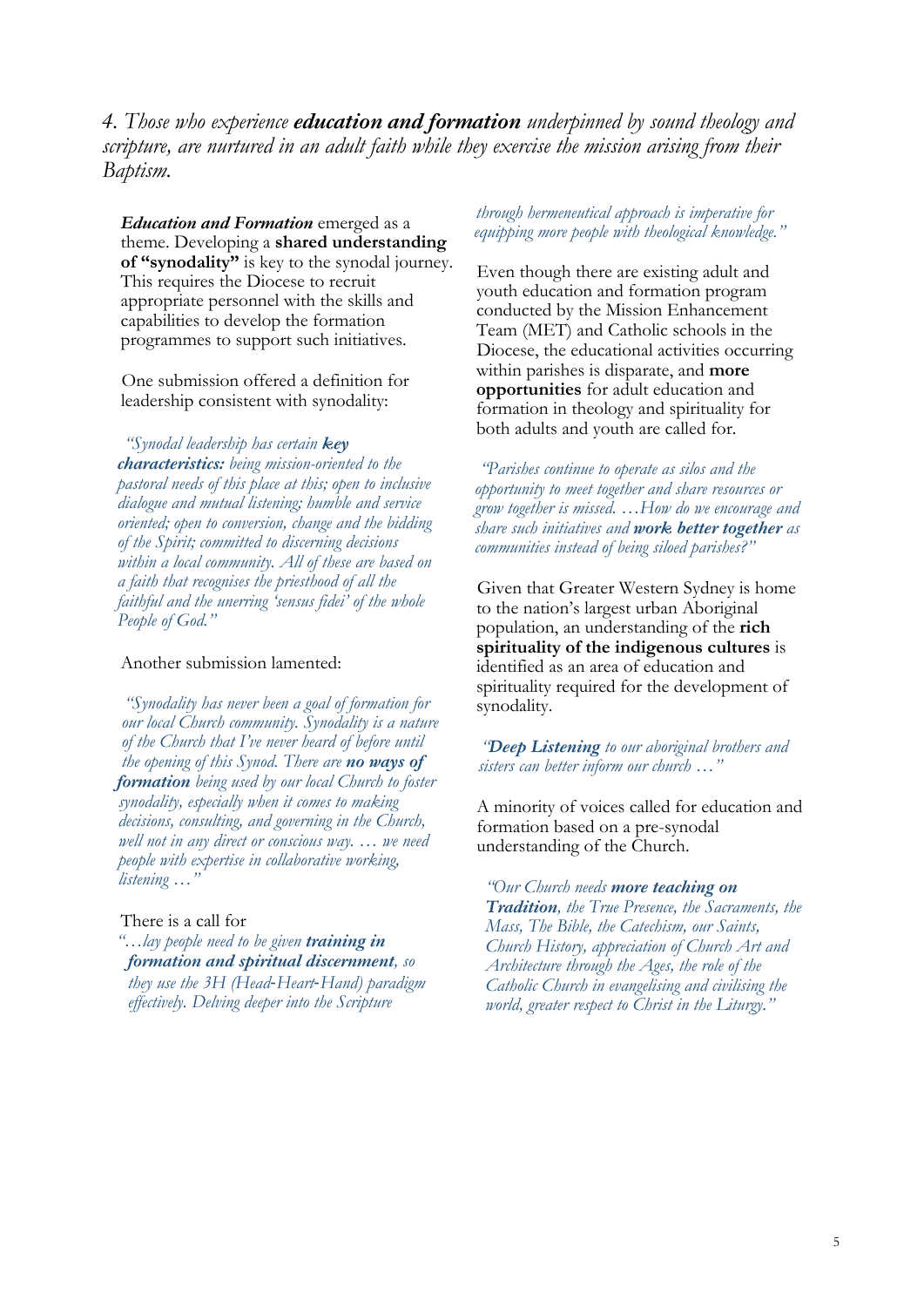*5.Our shared sense of proclaiming the good news of Jesus is strengthened and enriched when the diversity and difference, which are the hallmarks of our region, are celebrated within our church life and worship, and when the women, men and children of the Diocese experience that inclusive sense of belonging that they long for.* 

We recognise *Inclusion, Diversity and Difference* as an emerging theme. "**Openness to the other"** would be an appropriate hallmark of the diocese, which is home to a **culturally and spiritually diverse** population because of migration and affordable housing.

Many parish liturgies reflect this diversity. Some parishes actively support **specific cultural communities** and there are many migrant chaplaincies operating in the diocese. Many parishes are active in **supporting refugees** within their communities.

There is the call to actively accept **Aboriginal spirituality** and seek ways to incorporate these into liturgies, with sensitivity and care to avoid cultural appropriation.

*"The contribution of Aboriginal and Torres Strait Islander Catholics to the life, mission, spirituality, worship and governance of the Church is greatly appreciated but constitutes unfinished business …"*

The voices of the LGBTQIA+ call for inclusion and acceptance and this is **supported by many** who recognise that we are all made in the **image and likeness of God** and we all have the right to be treated equally.

*"Overall, as one respondent expressed "I still see the same judgemental and discriminatory attitudes and teachings". We have much work ahead of us."* 

Another submission wrote: *"We live in a Kairos moment, where the Gospel is calling us to live courageously and authentically and thus, the synodal journey is incomplete without the full and equal participation of LGBTQIA+ Catholics."* 

**of the Church** and precipitates the falling numbers of practising Catholics.

 In recognising our common Baptism, the voices of those from **other rites** of the Church feel that much of their rich tradition could be **shared** and incorporated in the Liturgy.

*"It is perplexing to me that with such a multicultural country as Australia, there is not more done to include their cultural practices of celebrating liturgy...(We) should be inclusive to both Eastern rites and Roman rites, ordinary* and *extraordinary forms. Each is beautiful and unique and builds appreciation for each other. People feel resentment when only one form or rite is esteemed, and other forms are suppressed."* 

It is important that we listen to those from the Diocese's diverse cultures who find nourishment in the traditional Church.

*"We hope that a synodal process will involve forming an understanding and an inclusion of those who love the old rites."* 

With a large multi-faith population in Greater Western Sydney, acceptance and recognition of all peoples call to the Church to consider ways to walk with people of other faiths and **celebrate commonalities.** The Columban Centre for Christian-Muslim Relations actively promotes dialogue with the Islamic Community. Schools of the Diocese support many young men and women from these communities.

*"An emphasis on Interreligious Dialogue with our neighbour, brothers and sisters of other faiths and those with no faith is so important as we live in a very multicultural and multi-ethnic society."* 

A minority of voices regard the recognition of other faiths and LGBTQIA+ as creeping relativism which **diminishes the authority**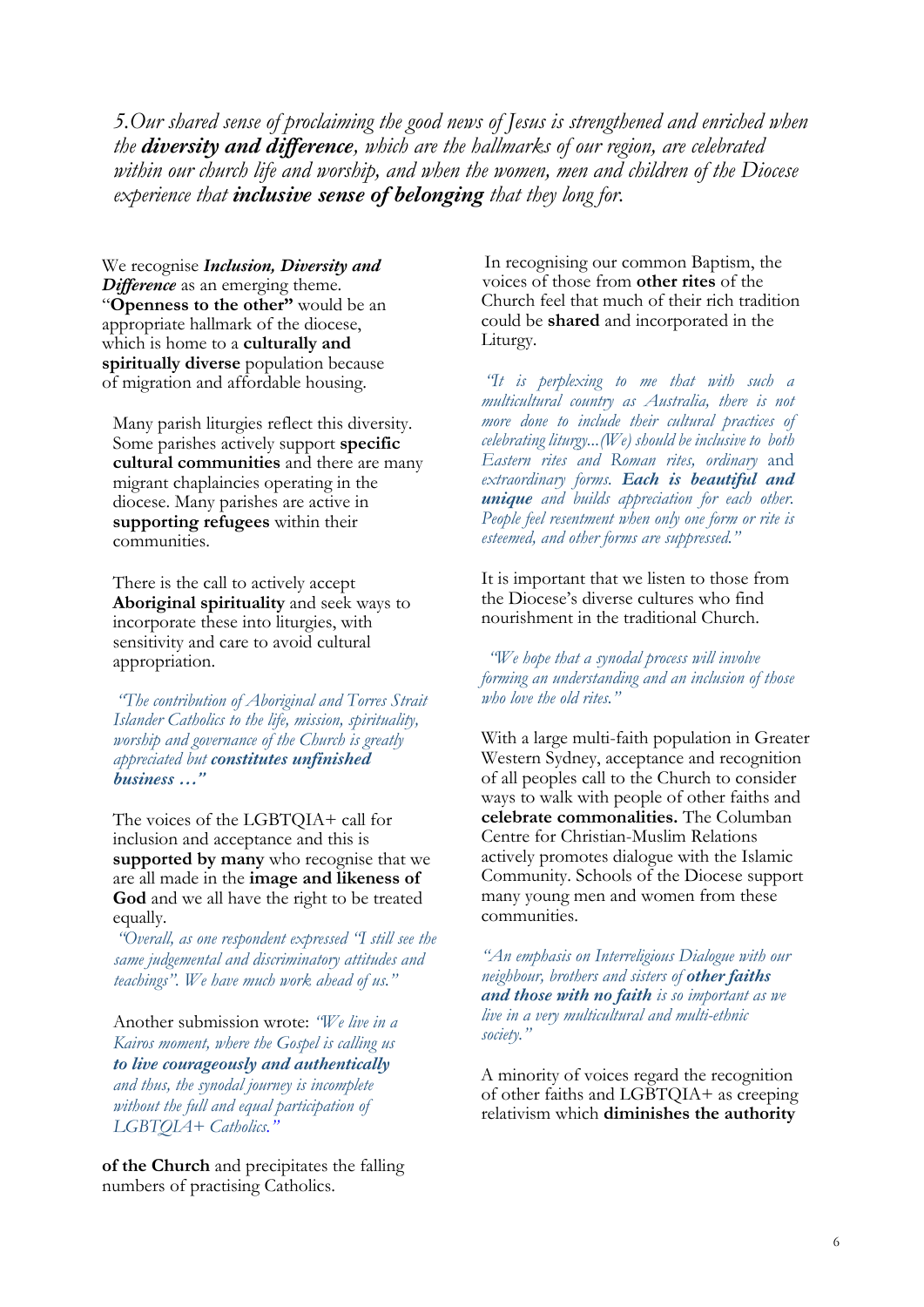There were calls for us as Church to learn to **be comfortable with the differences**  between us and not to fear **robust dialogue.**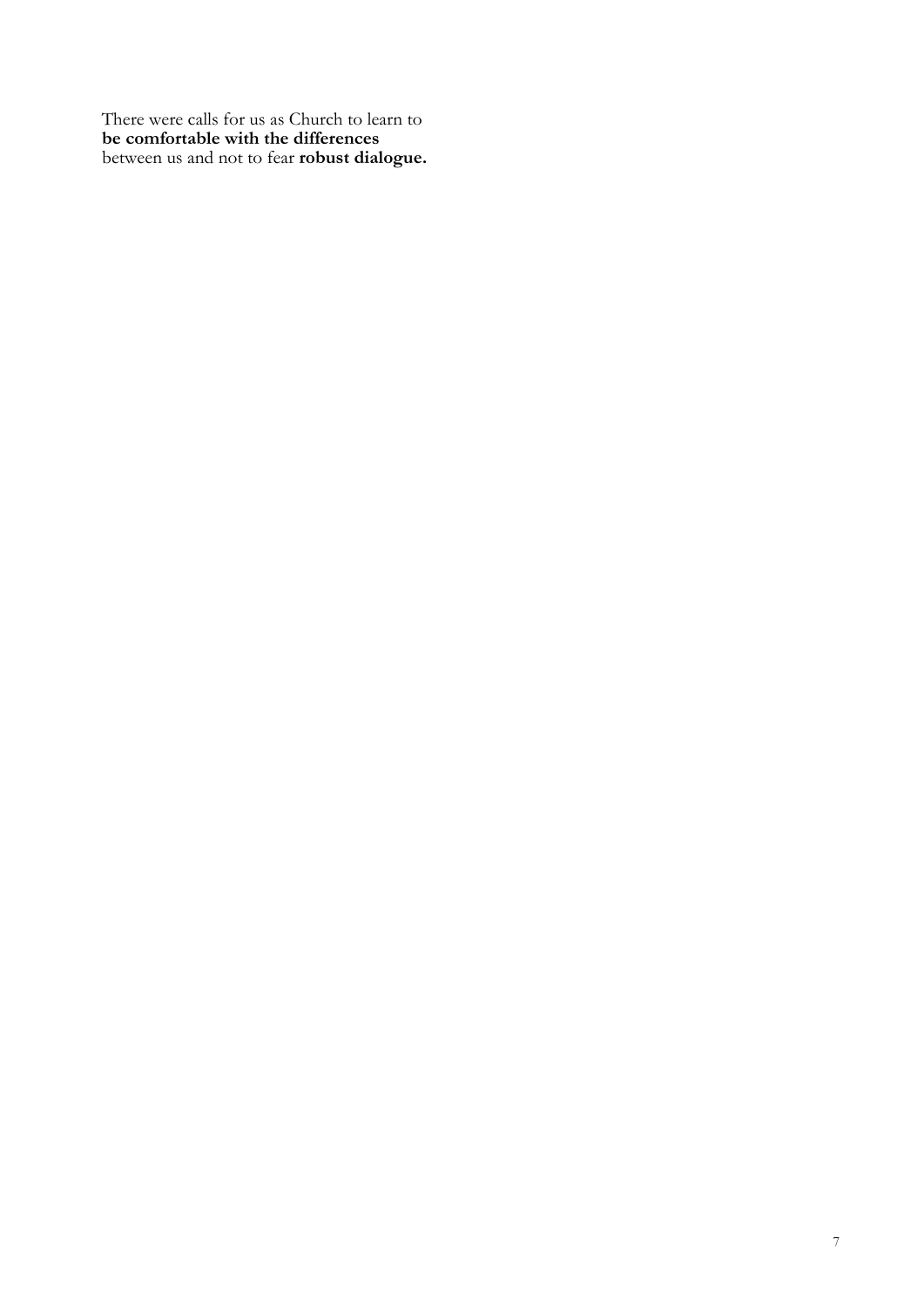## *6. Creative, inclusive and welcoming liturgy that reflects the community's diversity strengthens the communion of the faithful in their mission.*

*"If the Liturgy is the "Source & Summit of the Church's Life", its theology & prayers, (especially its Eucharistic Prayers), & homilies MUST be infused much more with the knowledge gained from Cosmology, Psychology, Sociology, etc. as must be its structure & leadership. Perhaps then I might be able to return & recommit. In the meantime, with my short life, I must seek the "food" to sustain me, from Jesus, but not within the Catholic Church."*

We heard appreciation for the liturgy as the **expression of our faith**, and the recognition that it provides the **basis of synodality**. Some respondents yearn for more community activities based around worship.

A reduction in clericalism and more formation for the parish community were seen as leading to **more creative** liturgies. Many people would like to see our liturgies become more enlivened and inclusive, with **"more love"** in the language of the prayers and readings. People reacted negatively to the emphasis on sin and sinfulness in the Eucharist instead of on the **joy of being children of God.** 

Some sense that people in **marginalised**  groups are not welcomed at Sunday celebrations and noted that there needs to be more inclusion of those not attending Mass.

For some the Traditional Latin Mass brings a **different beauty** to that of the *Novus Ordo,* without impinging on the call to become a synodal church. Others feel marginalised for their **preference for both the TLM and traditional pre-Vatican II ways** of being church.

An Eastern Church community dreams of celebrating their Syriac Mass in English so they can more easily welcome members of the Roman church. They also see their way of being church as **particularly synodal,** 

with a parish council, or *Prathinidhi yogam*, composed of representatives of smaller local wards and strong emphasis on teaching of the faith to children.

*"…the challenges of integration and inclusion of many cultures in respect to celebrating liturgy and involvement in church life are very complex but need to be addressed as we journey together towards synodality."* 

Worship and prayer shared with other Christian churches is a powerful means of working towards Christian unity, as are simple intentional ecumenical gatherings, especially but not limited to, those organised between Christian ministers.

*"The longer they met together the longer they would pray together."* 

*"The promotion of lay ministries and participation of the faithful in the Church's mission is paradoxically achieved through the liturgy itself, and through the preaching and good example of the bishops of the entire Church."* 

We heard that **acknowledgement of the original inhabitants and custodians of the land** we live on could become more prominent in our celebrations and places of work and worship; that Aboriginal Spirituality could be included more in our celebrations; and hopes that more will be done to facilitate the flourishing of Aboriginal communities, through healing, through journeying with them, and more formal action for **reconciliation.** 

*"The liturgy is definitely a means (and end) by which synodality is achieved, formed and fostered, but is achieved indirectly and subconsciously. I'm sure after this Synod the Church will be more aware of the power and importance of the liturgy, and hopefully there'll be more people participating in the liturgy, particularly in non*-*sacramental liturgies, and in greater communion and friendship with the consecrated and ordained members.*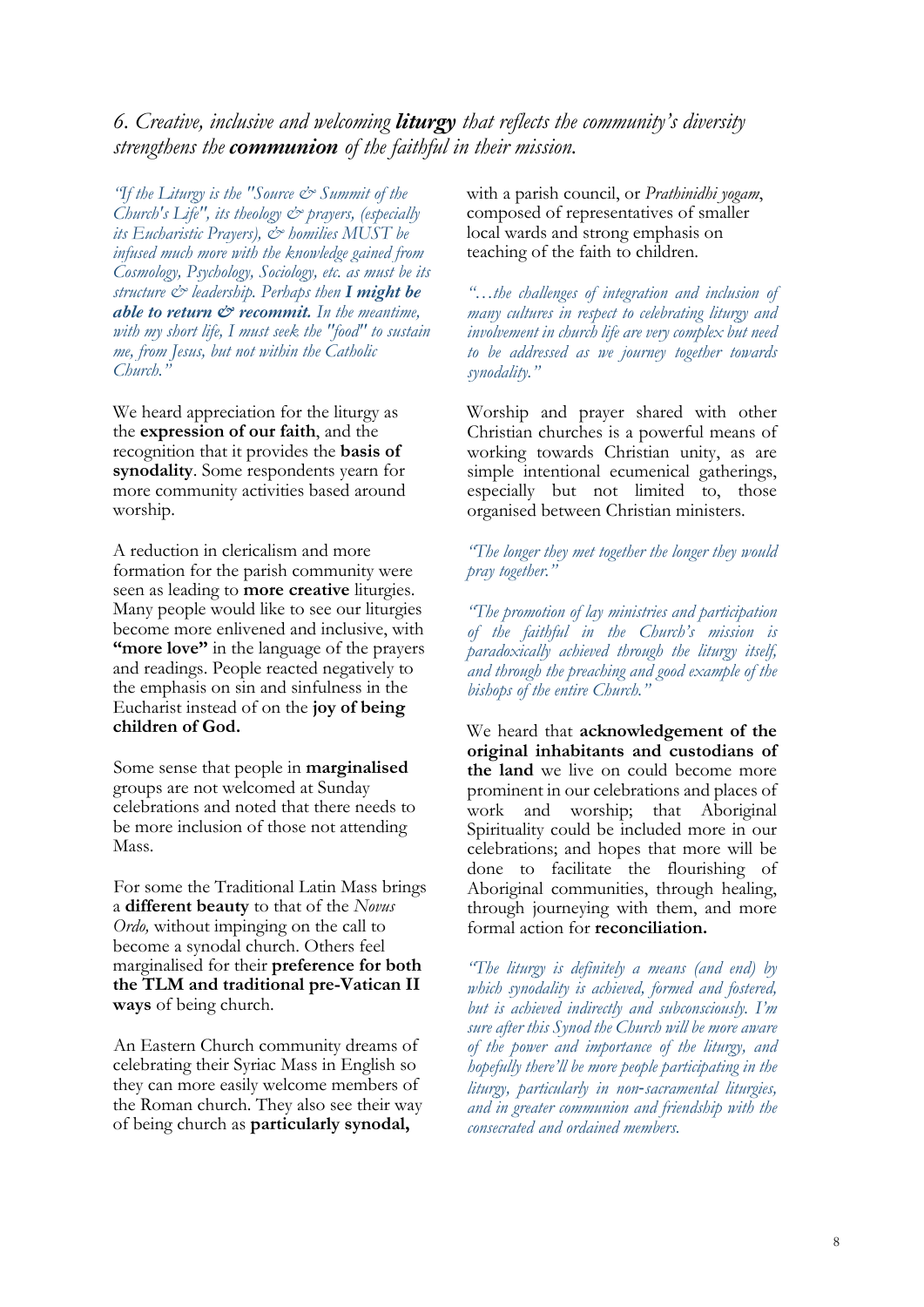7. **Partnership and collaboration** within the Diocesan church, between local church communities, and with the wider society energises and unites diverse people to work for the common good in a shared mission of good news for our world and creation.

### **Synodal partnerships or**

**collaborations** are recognised as the fruits of the Holy Spirit. They appear among submissions as actual experiences or aspirations.

A school whose students gather from a variety of faith traditions has built a collaborative partnership between school staff, the local parish priest and the multifaith parent community because this is essential to its mission of **faithfully bringing the Catholic faith**  to non-Catholic students respectfully and without seeking to usurp the faith of non-Catholic and non-Christian families.

Another form of partnership is one that exists in Religious Institutes, who since Vatican II with courage and patience, and in partnership with the Holy Spirit, have committed to and experienced a **comprehensive and unfolding growth**  towards a more synodal approach. As one such group reflected,

*"…we have experienced the evolution in our mode of governance and decision-making from hierarchical to something far more inclusive and participatory*."

Members of Religious Institutes have **much to offer** the diocese and its people as they learn how to grow in communion and increase participation in the mission of the church.

Partnership between clergy, staff and parishioners leads **to co responsibility for decision-making** and enables creativity in liturgy for the community and is one of the most sought characteristics of a thriving parish.

At another level the partnerships built

among different faith communities ensures that faith education is supported by the State Government, allowing communities to teach their **faith to children in Government schools**, which do not offer education in any religion. Ecumenism is especially important to, and benefits from, this partnership enabling Easter and Christmas **celebrations** for Christian students at Government schools.

InterChurch Christmas Carol events and involvement in World Day of Prayer services are some of the rare examples of **ecumenical partnership outside schools**. One parish recently partnered with local Christian churches to provide meals and raise funds for charities supporting homeless people. It is hoped that this will become a new regular work of Christian **faith in action.** 

One respondent recounted good practice in ecumenical relations within the Diocese that previously existed. We note the potential for renewing such good practice is a challenge that seems dependent on one passionate person who will **drive** such initiatives.

A recent interreligious dialogue, initiated by the CCCMR<sup>3</sup> in the Diocese, invited comment from Muslim and Jewish people. The **Diocesan Interfaith Commission** is a welcome initiative.

We heard **obstacles to partnership** include lack of commitment in one or more parties, resistance to the reform that partnership might bring, lack of communication, and structures that do not facilitate the work of the partnership. The most common example of this is limited shared decision-making in parishes. Some parishioners feel their gifts and talents are overlooked. A few voices asked for Canon law reform to allow pastoral councils a deliberative vote.

<sup>3</sup> Columban Centre for Christian Muslim Relations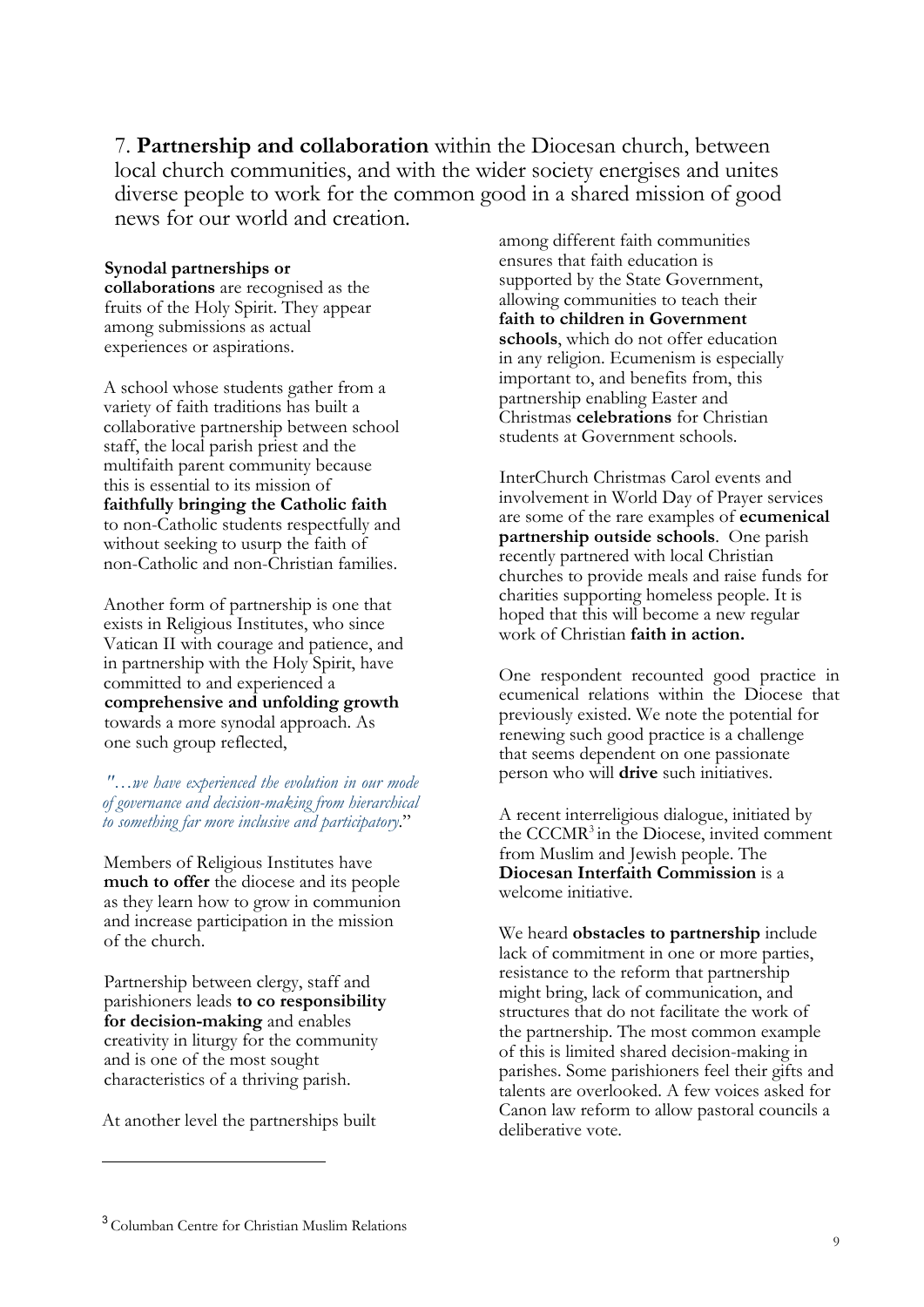## **Going out into the deep: a mission to welcome in and to go out together towards the Kingdom**

In 2019, Bishop Vincent Long gave a mandate to the Diocese: "*Go out into the deep. Become the Church Christ calls us to be*."

"*We need to create a church that is more humble, transparent, accountable to the faithful and even to the community at large,"* Bishop Vincent said. *"The time has come for the church to be truly the church of the baptised and together, with the ordained, all the people of God, all of us, can create that new culture that we long for – a culture of humility, accountability and service – which is at the heart of the Gospel." <sup>4</sup>*

At the heart of the Church there is always the Gospel. At the heart of the Gospel is Jesus, who, in word and action, spoke of a loving God: "*always more expansive than we can imagine, always more merciful, always more inclusive, always more compassionate. Jesus came as teacher of God's kingdom; he shone God's Wisdom upon the situations of those who were poor, marginalised or broken in any way, and it revealed a*  God of uncompromising compassion."<sup>5</sup>The Church we strive to become is a Church that makes this God "present and in a sense visible" <sup>6</sup> to each other, to the communities in which we live, to our world and to creation.

Throughout this process of listening and discernment, we have tried to be attentive to the voice of the Spirit in discerning the next steps for our church, so our journeying forward serves this mission. With Bishop Long, we pray, *"may the Holy Spirit accompany us as we move boldly into the direction of the Kingdom. Let's have the courage to launch ourselves into the deep."*

## **And so…**

## *The Church in Parramatta will continue its commitment to conversion and synodality.*

In moving forward, the Church in Parramatta will continue in an ongoing way its commitment to conversion towards a more synodal church in the **spirit of Vatican II and the urging of Pope Francis.** Attentive to the Spirit guiding us towards greater synodality, we will endeavour to be mindful in language, our gatherings and actions to be attuned to being **hospitable** in our welcome to all, **especially those most on the margins**, such as the divorced, members of the LGBTQIA+, the Aboriginal communities, the refugee and asylum seekers, the abandoned, overlooked and those who feel estranged from the Church.

In a synodal Church solidarity and service to the poorest needs to be explicit. *"God beckons us in the people at the margins of society." 7*

We will **reach out pastorally** to walk together with those in our Church who are troubled by the Pope's call to synodality.

<sup>4</sup> Bishop Long, Address to Diocesan Forum, *Go out into the Deep,* 13 July 2019

<sup>5</sup> T*o* be published 2022.

<sup>6</sup> Vatican Council II, "The Church in the Modern World," para 21.

<sup>7</sup> Bishop Vincent Long OFM Conv. 14 April 2022